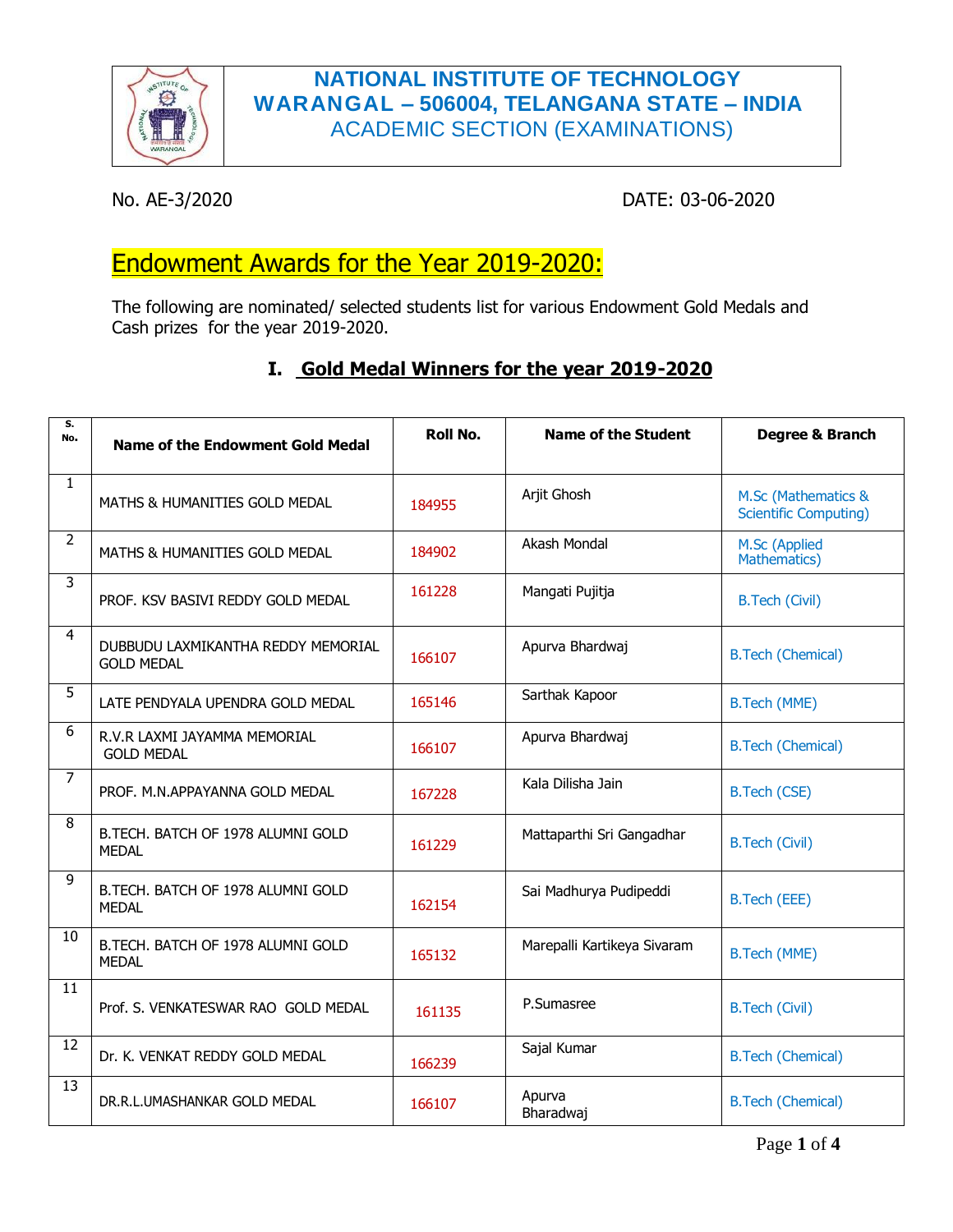| 14 | PROF. MANTHA ESWARA RAO GOLD MEDAL                        | 181666 | Santhoshi Chitthaluri  | M.Tech (Civil-<br>Environmental)          |
|----|-----------------------------------------------------------|--------|------------------------|-------------------------------------------|
| 15 | M.AZMATH ALI UMAIR GOLD MEDAL                             | 167116 | Debadri Basak          | <b>B.Tech (CSE)</b>                       |
| 16 | M.AZMATH ALI UMAIR GOLD MEDAL                             | 164227 | Kanuma Susmitha        | <b>B.Tech (ECE)</b>                       |
| 17 | Late Prof. S.R.CHARI MEMORIAL Gold Medal                  | 171720 | Nawal Kishor Singh     | M.Tech (Civil-<br>Transportation)         |
| 18 | LATE PROF, Y.D. REDDY MEMORIAL Gold<br>Medal              | 186905 | Annu Devi              | M.Sc (Organic Chemistry)                  |
| 19 | K.V. VIJAYASARADHI GOLD MEDAL                             | 183603 | Jagdale Rajdeep Gopal  | M.Tech (Thermal Engg)                     |
| 20 | PROF. N.RAMA RAO MEMORIAL Gold Medal                      | 162204 | Amitabha Majumder      | <b>B.Tech (EEE)</b>                       |
| 21 | SHOBANA CHALAPATHI GOLD MEDAL                             | 184516 | Thripurala Ambica      | <b>B.Tech (ECE)</b>                       |
| 22 | LATE SMT. PONNALA RADHAMMA MEMORIAL<br><b>GOLD MEDAL</b>  | 163111 | Atul Kumar             | <b>B.Tech (Mechanical)</b>                |
| 23 | PROF. P.G.SASTRY GOLD MEDAL                               | 181623 | Syed Tayyaba           | M.Tech (Civil- Water<br>Resources)        |
| 24 | PROF.M. VENKATA RATNAM GOLD MEDAL                         | 181820 | Shailendra Sharma      | M.Tech (Civil-<br>Geotechnical)           |
| 25 | LATE SMT. KONIKI PADMAVATHI MEMORIAL<br><b>Gold Medal</b> | 161228 | Mangati Pujitha        | <b>B.Tech (Civil)</b>                     |
| 26 | LATE PROF. KARNAM SIVALINGA PILLAI<br><b>GOLD MEDAL</b>   | 181727 | A.Vineeth Reddy        | M.Tech (Civil-<br>Transportation)         |
| 27 | PROF. S. RAMASWAMI REDDY GOLD MEDAL                       | 181563 | Karimilla Abhinav      | M.Tech (Civil- CTM)                       |
| 28 | LATE SRI N.SUBBA RAO MEMORIAL<br><b>GOLD MEDAL</b>        | 161228 | Mangati Pujitha        | <b>B.Tech (Civil)</b>                     |
| 29 | LATE PROF. R.L.MURTHY GOLD MEDAL                          | 183505 | D. Bala Subramanyam    | M.Tech (Manufacturing<br>Engg)            |
| 30 | SMT, POORNAMMA MEMORIAL GOLD MEDAL                        | 163115 | Barnala Lalith Kumar   | <b>B.Tech (Mechanical)</b>                |
| 31 | PROF. ALLURAIAH GOLD MEDAL                                | 175901 | Amarendra Pratap Singh | M.Sc (Engineering<br>Physics)             |
| 32 | PROF. S. RAJA GOPAL MEMORIAL GOLD<br><b>MEDAL</b>         | 186905 | Annu Devi              | M.Sc (Organic Chemistry)                  |
| 33 | PROF. K. NAGIREDDY GOLD MEDAL                             | 181503 | Akshay Mittal          | M.Tech (Civil- Engineering<br>Structures) |
| 34 | PROF. K. NAGIREDDY GOLD MEDAL                             | 181506 | Ankur Paul             | M.Tech (Civil- Engineering<br>Structures) |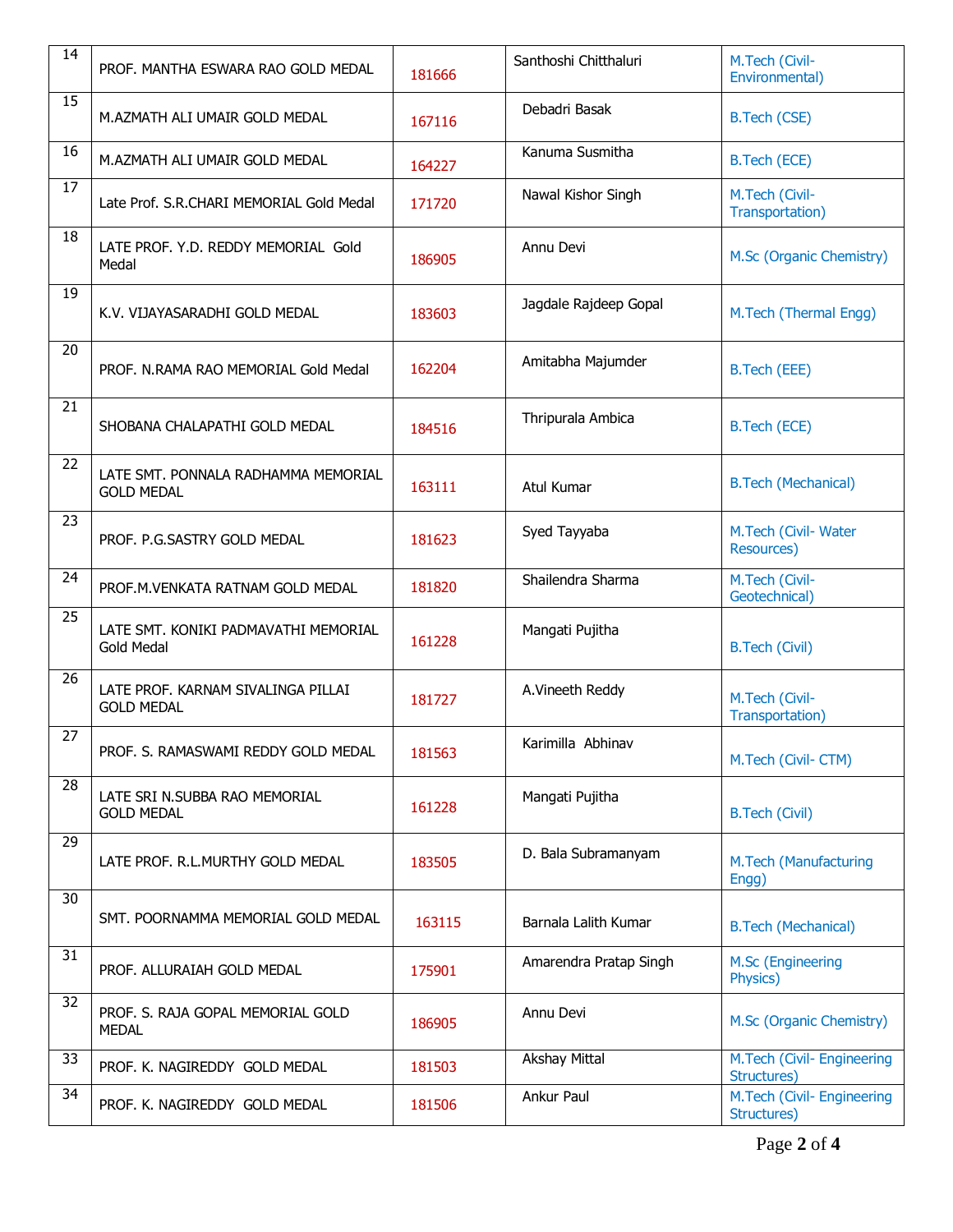| 35 | Prof. Tirupathy Reddy-Joseph's Memorial<br>Director's Gold Medal for Excellence. | 163249 | Rahul Kantilal Patil | <b>B.Tech (Mechanical)</b> |
|----|----------------------------------------------------------------------------------|--------|----------------------|----------------------------|
| 36 | Mr. C.G. SETHURAM Gold Medal                                                     | 166247 | V. N. Priyanga       | <b>B.Tech (Chemical)</b>   |
| 37 | Late Dr. K.KAMESWARA RAO MEMORIAL Gold<br>Medal                                  | 166107 | Apurva Bhardwaj      | <b>B.Tech (Chemical)</b>   |
| 38 | Late Dr. K.KAMESWARA RAO MEMORIAL Gold<br>Medal                                  | 166239 | Sajal Kumar          | <b>B.Tech (Chemical)</b>   |

# **II. Cash Prize Winners for the Year 2019-2020**

| S.<br><b>NO</b> | Name of the Endowment Cash Prize                                                  | Roll No.           | <b>Name of the Student</b>                          | Degree & Branch                                |
|-----------------|-----------------------------------------------------------------------------------|--------------------|-----------------------------------------------------|------------------------------------------------|
| 1               | RECW ALUMINI'S AMERICA'S CHAPTER<br>Cash Prize                                    | 184108             | Atkuri Boomika                                      | <b>B.Tech (ECE)</b>                            |
| $\overline{2}$  | Late Dr.K.L. Narayana<br>Memorial Cash Award                                      | 161228             | Mangati Pujitha                                     | <b>B.Tech (Civil)</b>                          |
| 3               | PROF. N. BABU SHANKAR Cash<br>Award                                               | 181820 &<br>181814 | Shailendra Sharma &<br>Nisha Verma                  | M.Tech (Civil-Geotechnical)                    |
| 4               | SALEK CHAND MEMORIAL SCHOLARSHIP                                                  | 162204 &<br>167108 | Amitabhs Majumder &<br>Atishay Jain                 | B.Tech (EEE) &<br>B.Tech (CSE)                 |
| 5               | DR. L.R. KADIYALI CASH PRIZE                                                      | 181705             | Asmita Subedi                                       | M.Tech (Civil-<br>Transportation)              |
| 6               | K. APPALA RAJU (SMT. KASIREDDY<br>ANNAPURNAMMA & VENKAIAH)<br>MEMORIAL CASH PRIZE | 184902             | Akash Mondal                                        | M.Sc (Applied Maths)                           |
| 7               | KALICHARAN MEMORIAL SCHOLARSHIP                                                   | 167204 &<br>168147 | Amit Sharma &<br>Tayyaba Mohd.Shafi<br><b>Shaik</b> | <b>B.Tech (CSE)</b><br><b>B.Tech (Biotech)</b> |
| 8               | BATCH OF 1975-80 EXCELLENCE<br><b>SCHOLARSHIP</b>                                 | 167226&<br>161229  | Jessica Judith Dsouza<br>M.SriGangadhar             | <b>B.Tech (CSE)</b><br><b>B.Tech (Civil)</b>   |